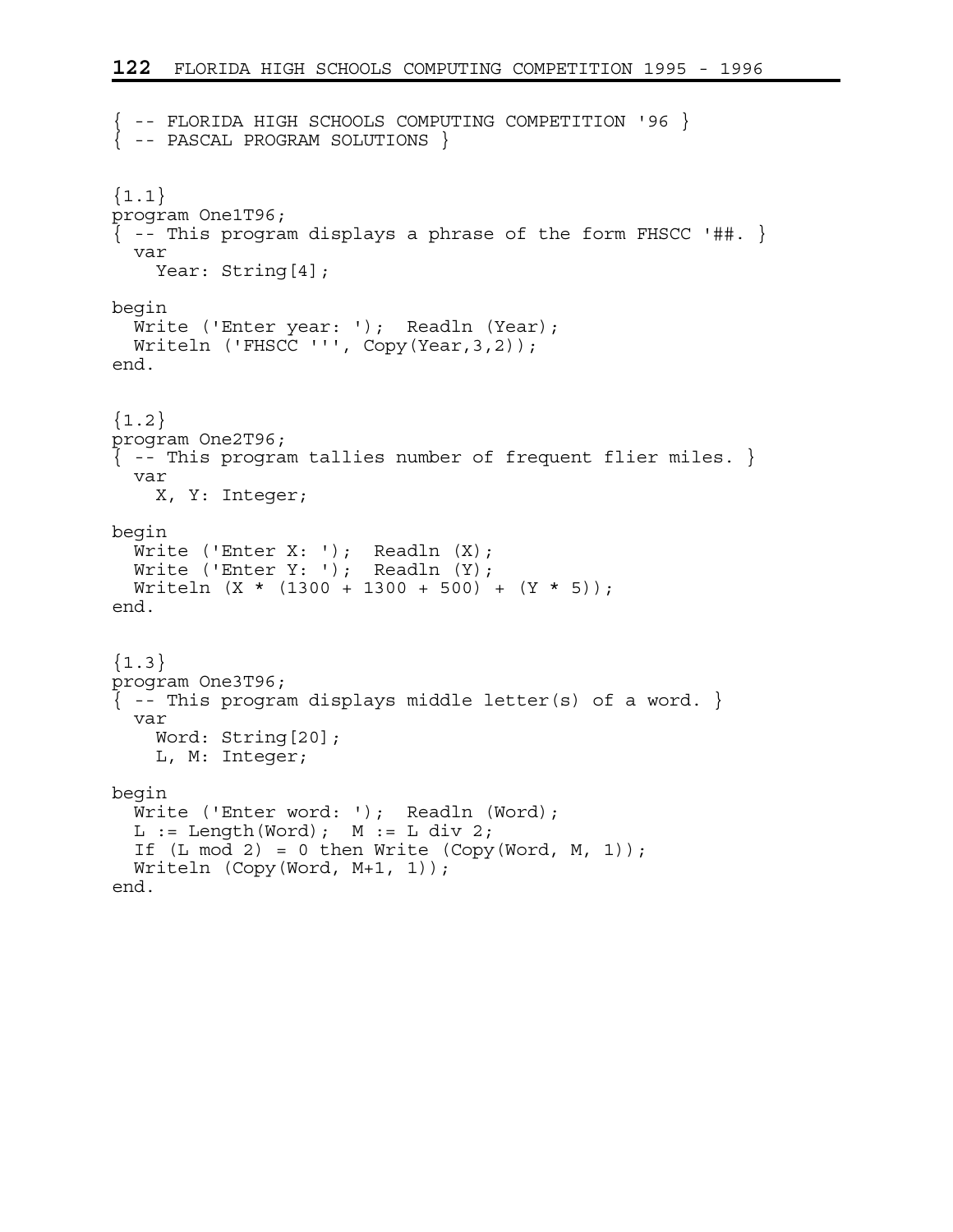```
{1.4}program One4T96; 
\{ -- This program displays area and perimeter of a rectangle. \} var 
     X1, Y1, X2, Y2, Area, Perim: Integer; 
begin 
   Write ('Enter coordinate 1: '); Readln (X1, Y1); 
  Write ('Enter coordinate 2: '); Readln (X2, Y2);
  Area := Abs((X1 - X2) * (Y1 - Y2);
  Perim := (Abs(X1 - X2) + Abs(Y1 - Y2)) * 2; Writeln ('AREA = ', Area); 
   Writeln ('PERIMETER = ', Perim); 
end. 
{1.5}program One5T96; 
{ -- This program code-breaks an encrypted secret message. } 
   var 
     E: String[40]; 
     M: Char; 
     I: Integer; 
begin 
  Write ('Enter encryption: '); Readln (E);
  for I := 1 to Length(E) do begin
    M := E[I];if M = ' ' then
       Write(M) 
     else 
      Write (Chr( Ord('Z') - Ord(M) + Ord('A'))); end; 
   Writeln; 
end. 
{1.6}program One6T96; 
\{ -- This program displays number of floors elevator touches. \} var 
     Floor, Total, Max, LastFloor: Integer; 
begin 
   repeat 
    Write ('Enter floor: '); Readln (Floor);
     Total := Total + Abs(Floor - LastFloor); 
     if Floor > Max then Max := Floor; 
     LastFloor := Floor; 
  until (Floor = 0);
  \{- -1 is added for the starting ground floor \}Writeln ('TOTAL FLOORS TOUCHED = ', Total + 1);
  Writeln ('UNIQUE FLOORS TOUCHED = ', Max + 1);
end.
```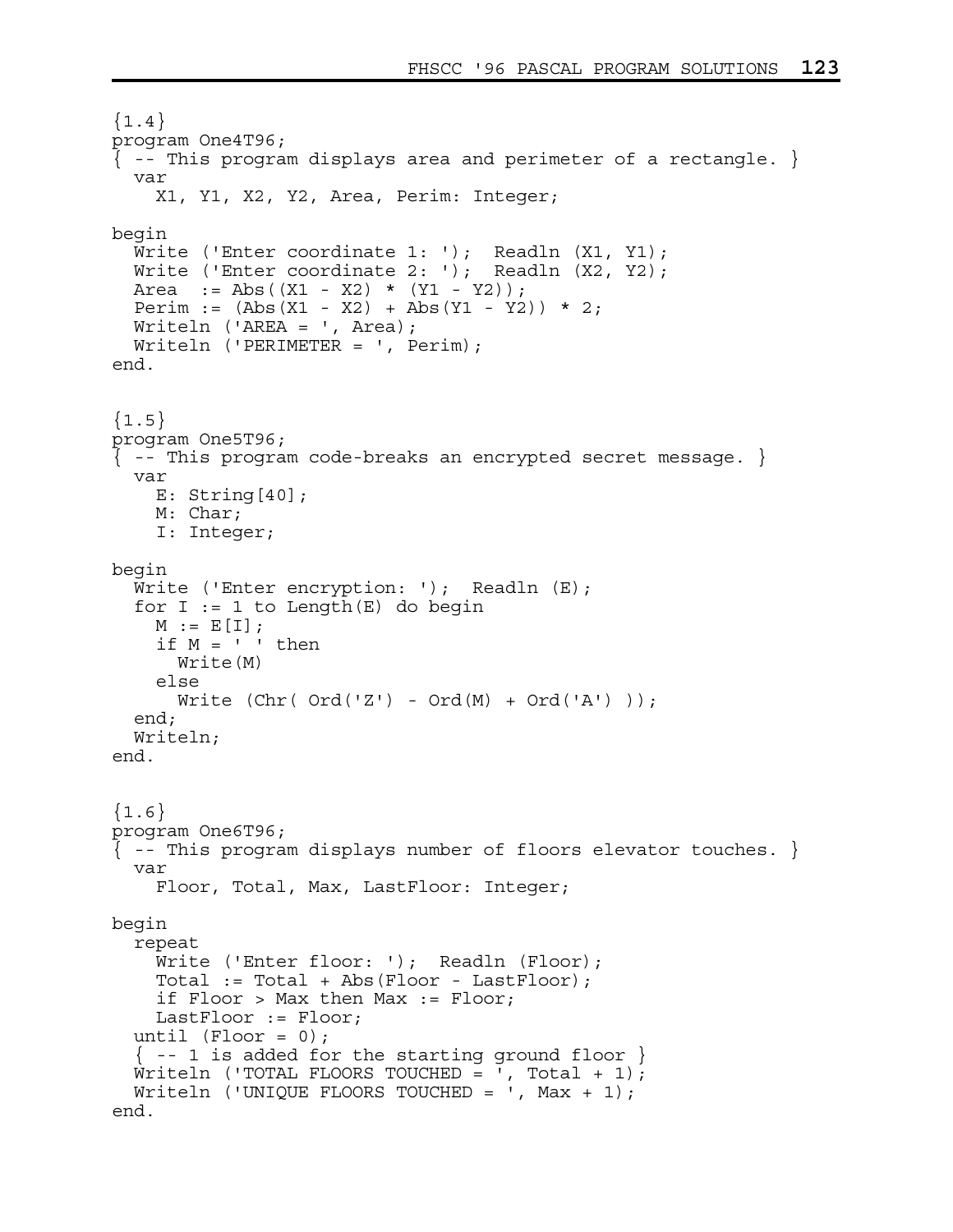```
{1.7}program One7T96; 
{ -- This program displays a person's ratios for buying a house.} 
   var 
     Loan, Debts, Income, Ratio1, Ratio2: Real; 
begin 
  Write ('Enter amount of loan: '); Readln (Loan);
  Write ('Enter amount of debts: '); Readln (Debts);
  Write ('Enter amount of income: '); Readln (Income);
  Ratio1 := (Loan / Income) * 100;Ratio2 := ((\text{Loan} + \text{Debts}) / \text{Income}) * 100;Writeln ('RATIOS = ', Ratio1: 4:1, '% / ', Ratio2: 4:1, '%');
   Write ('DOES '); 
  if (Ratio1 > 33) or (Ratio2 > 38) then Write ('NOT ');
   Writeln ('QUALIFY'); 
end. 
{1.8}program One8T96; 
{ -- This program will convert numbers to English or Spanish.} 
   const 
     N: Array [1..20] of String[6] = ('ONE','TWO','THREE', 
     'FOUR','FIVE','SIX','SEVEN','EIGHT','NINE','TEN', 
     'UNO','DOS','TRES','CUATRO','CINCO','SEIS','SIETE', 
     'OCHO','NUEVE','DIEZ'); 
   var 
     Lang: Char; 
     Num, I: Byte; 
begin 
  Write ('Enter E or S: '); Readln (Lang);
  Write ('Enter number: ' ); Readln (Num);
  if Lang = 'S' then I := 10 else I := 0;
  Writeln (N[I + Num]);
end. 
{1.9}program One9T96; 
\{-- This program forms a cross from word(s). \} var 
    W: String [20];
     I, L, M: Byte; 
begin 
  Write ('Enter word(s): '); Readln (W);
  L := Length(W); M := (L div 2) + 1;for I := 1 to L do
     If I <> M then 
      Writeln ( ' ' : M - 1, Copy (W, I, 1) ) else 
      Writeln (W);
end.
```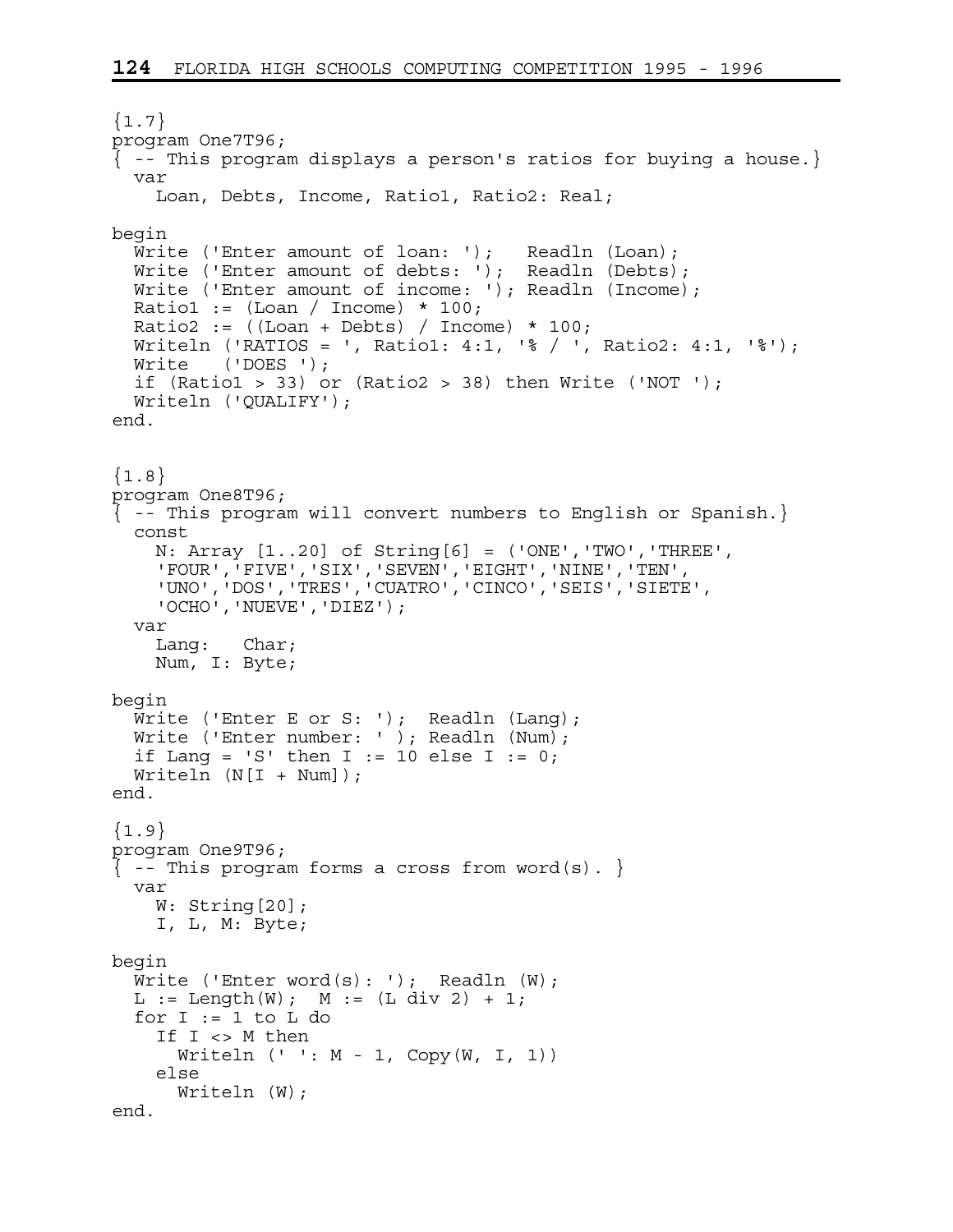```
{1.10}program One10T96; 
{ -- This program simulates the PRICE IS RIGHT game. } 
   var 
     Price, Min, I, Dif, Index: Integer; 
     A: Array[1..4] of Integer; 
begin 
  Write ('Enter actual price: '); Readln (Price);
   Write ('Enter guesses A, B, C, D: '); 
   Readln (A[1], A[2], A[3], A[4]); 
  Min := 32000;for I := 1 to 4 do
     if A[I] <= Price then begin 
      Dif := Price - A[I]; if Dif < Min then begin 
        Min := Diff; Index := I; end; 
     end; 
   if Index > 0 then 
     Writeln ('PERSON ', Copy ('ABCD', Index, 1)) 
   else 
     Writeln ('EVERYONE IS OVER'); 
end.
```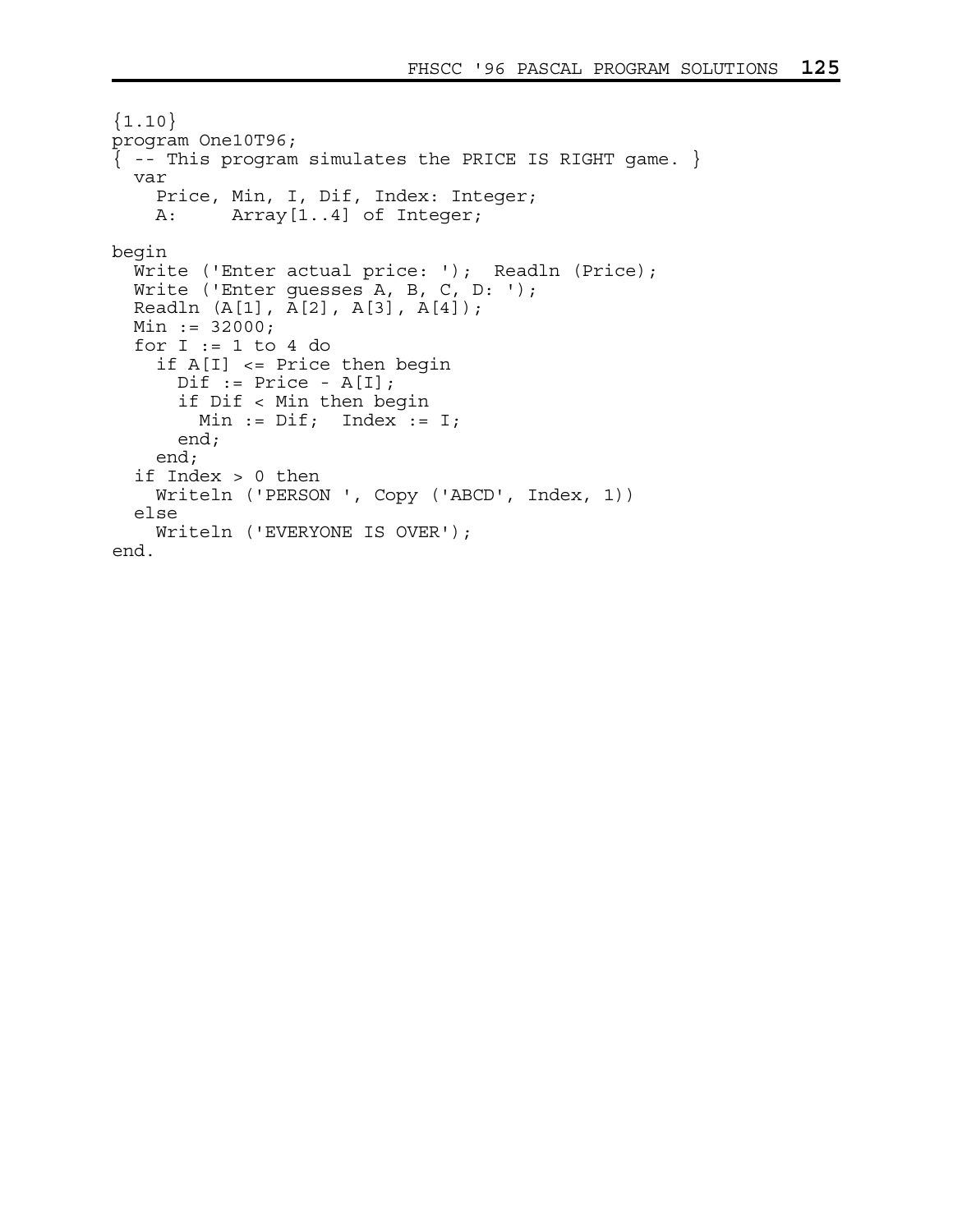```
{2.1}program Two1T96; 
\{-- This program will emulate random dart throws. \} const 
     S: Array[1..7] of Byte = (0,2,4,5,10,20,50); 
   var 
     X, Throw, Total: Byte; 
begin 
   Randomize; Throw := 0; 
   repeat 
    X := \text{Random}(7) + 1; \text{Inc}(\text{Throw});Write(S[X]);
     Inc(Total, S[X]); 
    If Total < 100 then Write (','');
  until (Total >= 100);
   Writeln; 
   Writeln (Throw, ' THROWS ACHIEVED A SCORE OF ', Total); 
   Writeln; 
end. 
{2.2}program Two2T96; 
{ -- This program compresses information to save space. } 
   var 
    S: String[80];
     I, Ast: Byte; 
    Md: Char;
begin 
  Write ('Enter string: '); Readln (S);
  Ast := 0;for I := 1 to Length(S) do begin
    Md := S[I]; if Md <> '*' then 
       begin 
          if Ast > 0 then 
            begin 
             if \text{Ast} = 1 then
                Write ('*') 
              else 
                Write (Ast); 
             Ast := 0; end; 
         Write(Md); 
       end 
     else 
       Inc(Ast) 
  end; \{ - - for I \} Writeln; 
end.
```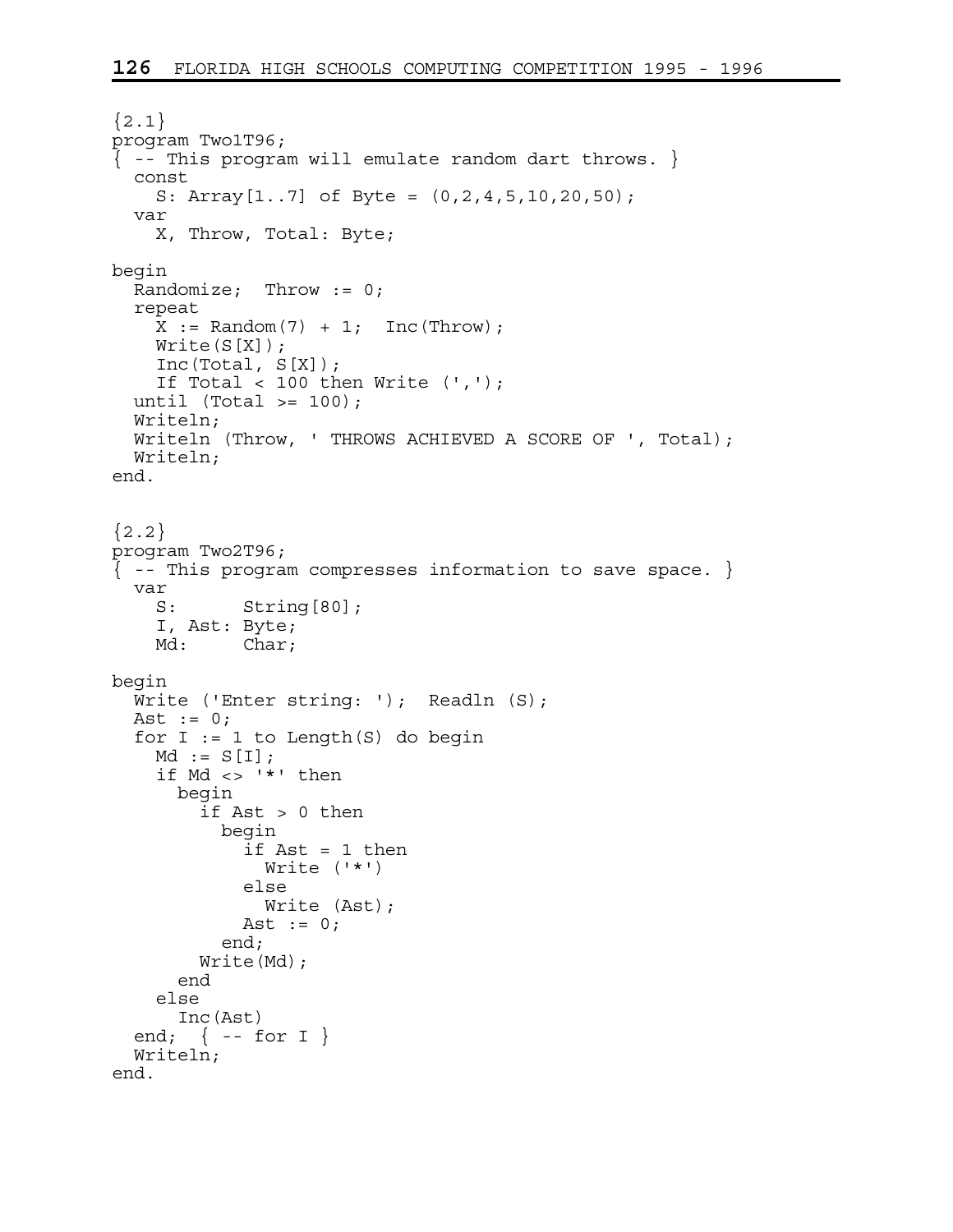```
{2.3}program Two3T96; 
\{-- This program finds 2 numbers to add to the set 1,3,8. \} var 
    A: Array [1..5] of Integer;
     I, J, Num, N: Integer; 
     Found: Boolean; 
begin 
  A[1] := 1; A[2] := 3; A[3] := 8; N := 3; I := 0;for I := 0 to 999 do begin
    Found := True;
    for J := 1 to N do begin
      Num := A[J] * I + 1;if Sqrt(Num) - Trunc(Sqrt(Num + 0.0001)) > 0.0001 then
        Found := False;
     end; 
     if Found then begin 
      Writeln (I); Inc(N); A[N] := I; if N = 5 then Exit;
     end; 
   end; 
end. 
{2.4}program Two4T96; 
{ -- This program displays the LCM of the first N integers. } 
   var 
    A: Array[1..31] of Integer; 
     I, J, N: Integer; 
     Prod: Real; 
begin 
  Write ('Enter N: '); Readln (N);
  for I := 2 to N do A[I] := I;
  \{ - - Produce all the necessary prime factors. \{ \}for I := 2 to N do
    for J := I + 1 to N do
      if (A[J] \mod A[I]) = 0 then A[J] := A[J] div A[I];
  Prod := 1;For I := 2 to N do
    Prod := Prod * A[I];
   Writeln (Prod: 13:0); 
end.
```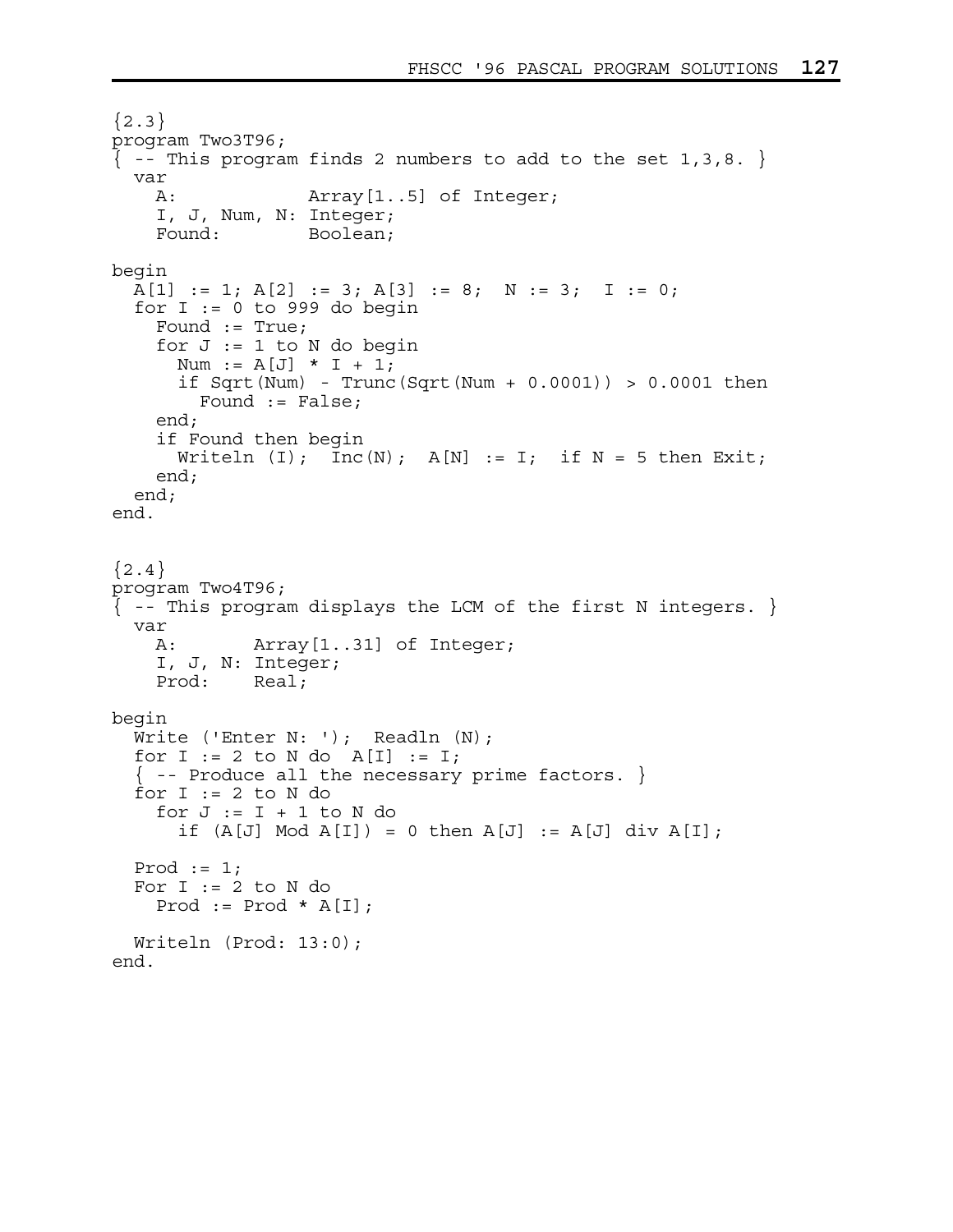```
{2.5}program Two5T96; 
\{ -- This program will calculate the fractional value. \{ var 
     Word: String[3]; 
    A: Array[1..3] of Integer; 
     I, N, D: Integer; 
begin 
  Write ('Enter word: '); Readln (Word);
   for I := 1 to 3 do 
   A[I] := Ord(Word[I]) - Ord('A') + 1;N := A[1] * A[2] + A[2] * A[3] + A[1] * A[3];D := A[1] * A[2] * A[3]; for I := D downto 1 do 
    if (N mod I = 0) and (D mod I = 0) then begin
      Writeln (N div I, !/', D div I); Exit
     end; 
end. 
{2.6}program Two6T96; 
\{ - - This program displays the Nth prime in Fibonacci sequence. \} var 
     F: Array[1..99] of LongInt; 
     I, N, J, PNum: Integer; 
    Prime: Boolean;
begin 
  F[1] := 1; F[2] := 1; F[3] := 2; PNum := 1; I := 3;Write ('Enter N: '); Readln (N);
   while (PNum < N) do begin 
    Inc(I);
    F[I] := F[I-1] + F[I-2]; Prime := True;
    \{ - - Check if Fibonacci # is prime (not divis by 2 or odd#) \}if (F[I] Mod 2 = 0) then Prime := False;
     if Prime then begin 
      for J := 3 to Trunc(Sqrt(F[I])) do
        if (F[I] \mod J = 0) then Prime := False;
       if Prime then Inc(PNum); 
     end; 
   end; 
  Writeln(F[I]);
end.
```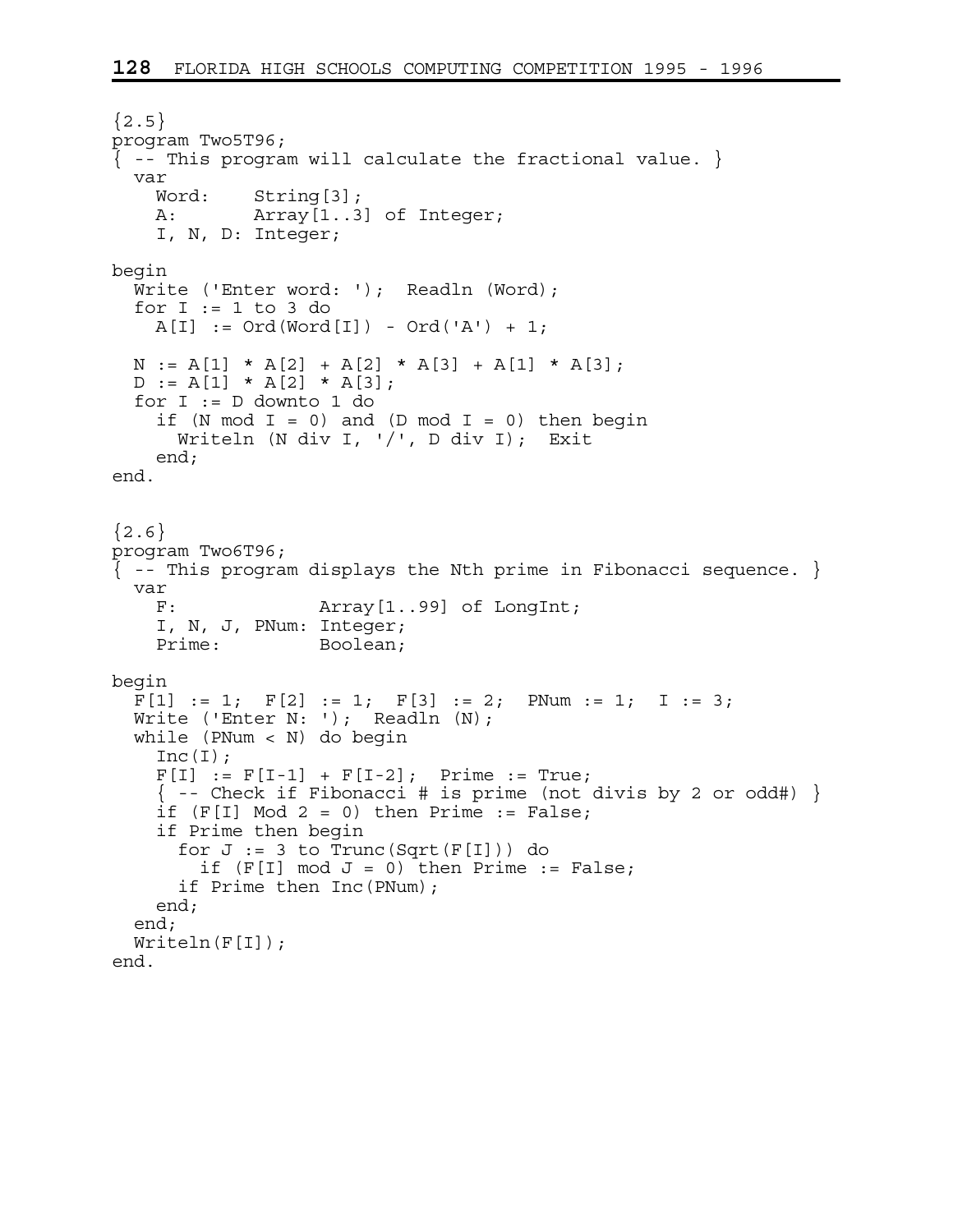```
{2.7}program Two7T96; 
\{ -- This program sorts phone bills by zip code and phone \#. \} var 
     P, Z, PZ: Array[1..8] of LongInt; 
     X: LongInt; 
     N, I, J: Integer; 
begin 
 N := 0; repeat 
    Inc(N);Write ('Enter phone #, zip: '); Readln (P[N], Z[N]);
    PZ[N] := Z[N] * 10000 + P[N];until (P[N] = 0) and (Z[N] = 0);
  Dec(N);for I := 1 to N - 1 do
    for J := I + 1 to N do
       if PZ[I] > PZ[J] then begin 
        X := PZ[I]; PZ[I] := PZ[J]; PZ[J] := X;X := P[I]; P[I] := P[J]; P[J] := X;X := Z[I]; Z[I] := Z[J]; Z[J] := X; end; 
  for I := 1 to N do Writeln (P[I]);
end. 
{2.8}program Two8T96; 
\{ - - This program will display number of runs of letters. \} var 
    Let: String[80];
     Ch: Char; 
     I, H1, H2: Integer; 
     Half1, Half2: Boolean; 
begin 
  Write ('Enter letters: '); Readln (Let);
   Half1 := False; Half2 := False; 
  for I := 1 to Length(Let) do begin
    Ch := Let [I];
     if Pos(Ch, 'ABCDEFGHIJKLM') > 0 then begin 
       if Half2 then begin 
        Inc(H2); Half2 := False;
       end; 
      Half1 := True; end 
     else begin 
       if Half1 then begin 
         Inc(H1); Half1 := False; 
       end; 
       Half2 := True; 
     end; 
   end; 
   if Half1 then Inc(H1);
```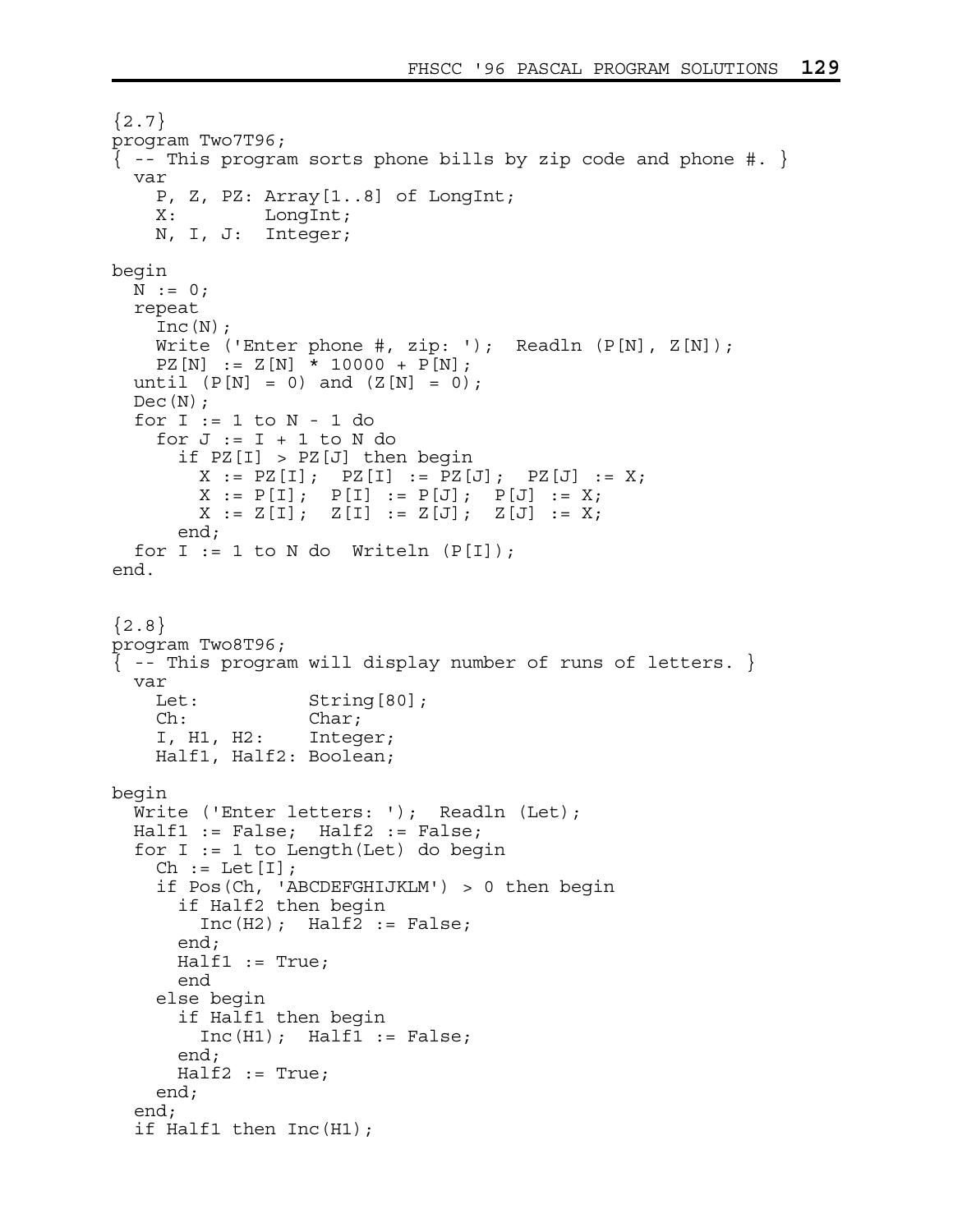```
 if Half2 then Inc(H2); 
  Writeln ('RUNS IN 1ST HALF = ', H1);
  Writeln ('RUNS IN 2ND HALF = ', H2);
end. 
{2.9}program Two9T96; 
\{ -- This program reverses the order of letters in each word. \} var 
    S: String[80];
   Md: Char;
     I, J, L: Integer; 
   W: String [20];
     Pal: Boolean; 
begin 
  Write ('Enter string: '); Readln (S); S := S + ' ';
  for I := 1 to Length(S) do begin
   Md := S[I]; if Md = ' ' then begin 
      L := Length(W); Pal := True;
      for J := 1 to L div 2 do
        if Copy(W, J, 1) \iff Copy(W, L-J+1, 1) then Pal := False;
       if Pal then 
        for J := 1 to Length(W) do Write('?')
       else 
        for J := L downto 1 do Write(Copy(W, J, 1));
      Write (' ' ); W := ' ';
       end 
     else 
     W := W + Md; end; 
   Writeln; 
end.
```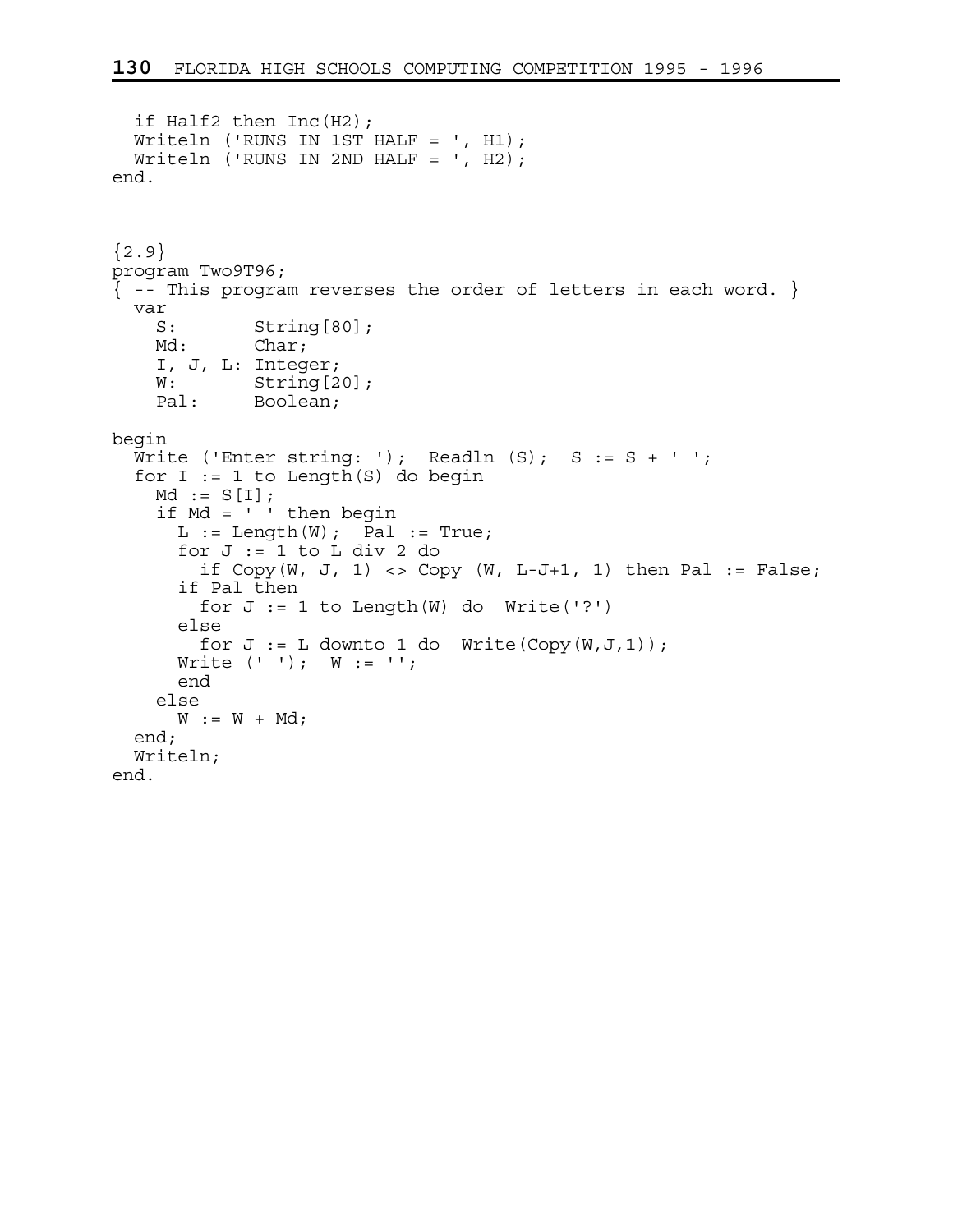```
{2.10}program Two10T96; 
\{ - - This program determines day of week for a given date. \} const 
     MonNum: Array[1..12] of Byte = (1,4,4,0,2,5,0,3,6,1,4,6); 
     D: Array[1..7] of String[9] = ('SATURDAY', 
             'SUNDAY', 'MONDAY', 'TUESDAY', 'WEDNESDAY', 
              'THURSDAY', 'FRIDAY'); 
   var 
     Month, Day, Year, Last2, Sum, R: Integer; 
     LeapYear: Boolean; 
begin 
   Write ('Enter month, day, year: '); Readln (Month, Day, Year); 
  Last2 := Year mod 100;Sum := Last2 + (Last2 div 4);LeapYear := (Year Mod 4 = 0) and (Year mod 100 > 0);
  LeapYear := LeapYear or (Year mod 400 = 0);
   if (Month < 3) and LeapYear then 
    if (Month = 2) then Inc(Sum, 3) else \{- - New Month Number \} else 
     Inc(Sum, MonNum[Month]); 
   Inc(Sum, Day); 
   Case Year of 
     1753..1799: Inc(Sum, 4); 
     1800..1899: Inc(Sum, 2); 
     2000..2099: Inc(Sum, 6); 
     2100..2199: Inc(Sum, 4); 
   end; 
  R := Sum \mod 7; Writeln (D[R+1]); 
end.
```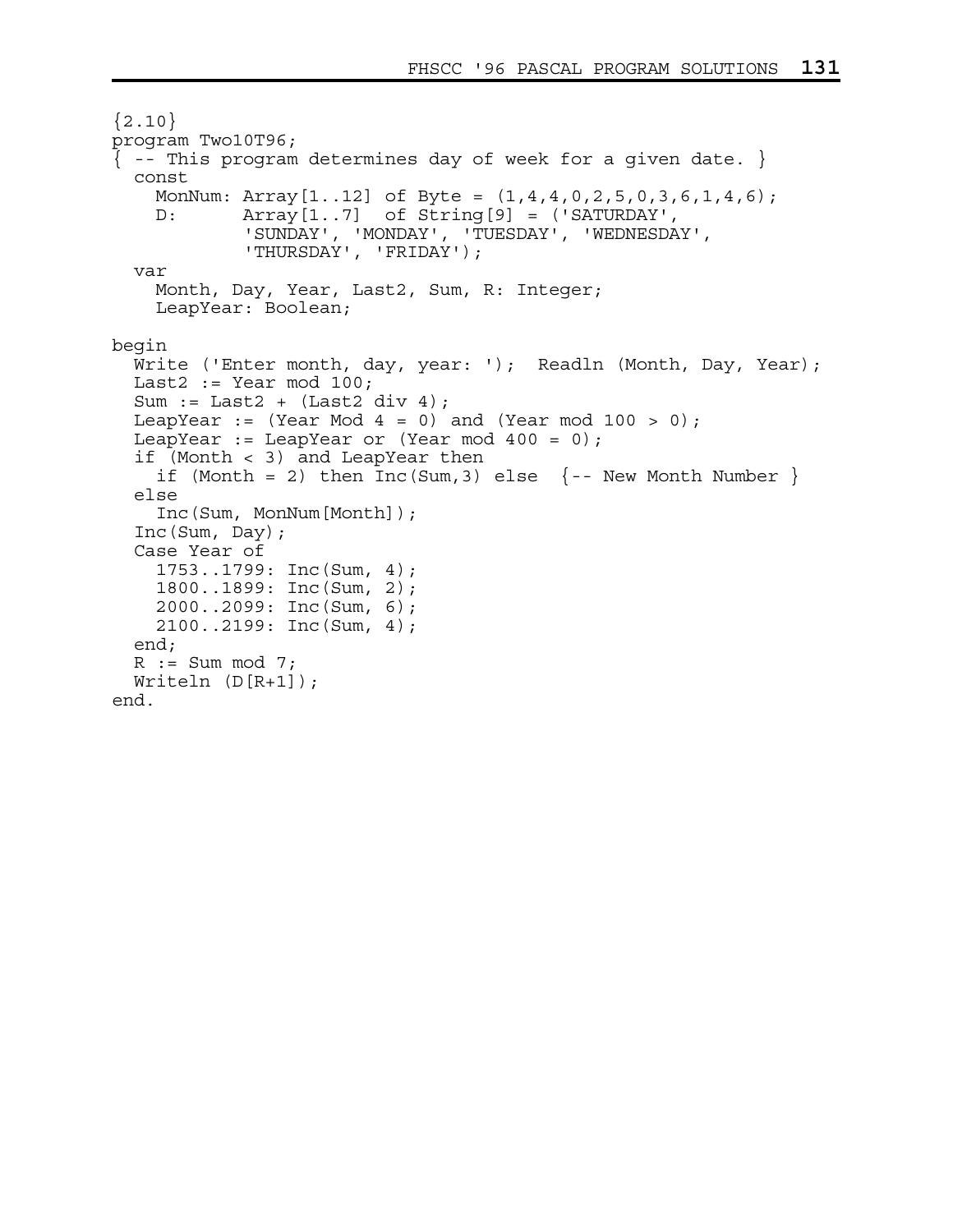```
\{3.1\}program Thr1T96; 
\{ - - This program displays the appearance of 3-dimensional book.
uses Crt; 
  const 
   Spaces: String [16] = ' ';
   var 
   T1, T2: String[17];
    Max, Dif, Row: Byte; 
begin 
 Write ('Enter title 1: '); Readln (T1); 
 Write ('Enter title 2: '); Readln (T2); 
   if Length(T1) > Length(T2) then 
    begin 
     Max := Length(T1); Dif := (Max - Length(T2)) div 2;
     T2 := Copy(Spaces, 1, Dit) + T2 + Copy(Spaces, 1, Dit + 1); end 
   else 
    begin 
     Max := Length(T2); Dif := Max - Length(T1)) div 2;
     T1 := Copy(Spaces, 1, Dit) + T1 + Copy(Spaces, 1, Dit + 1); end; 
   ClrScr; 
 Writeln (' /---/!'); 
 Writeln (' / / !'); 
 Writeln (' / / !'); 
 Writeln (' / / !'); 
Writeln ('!---! !');
   for Row := 1 to Max do begin 
   Write ('!!');
   Write (Copy (T2, Row, 1), ' '');
   Write (Copy (T1, Row, 1), '!!');
     if Row < Max - 3 then 
      Writeln (' ':4, '!') 
     else 
     Writeln (' ' : Max - Row + 1, '/');
   end; 
  Writeln ('!---!/');
end.
```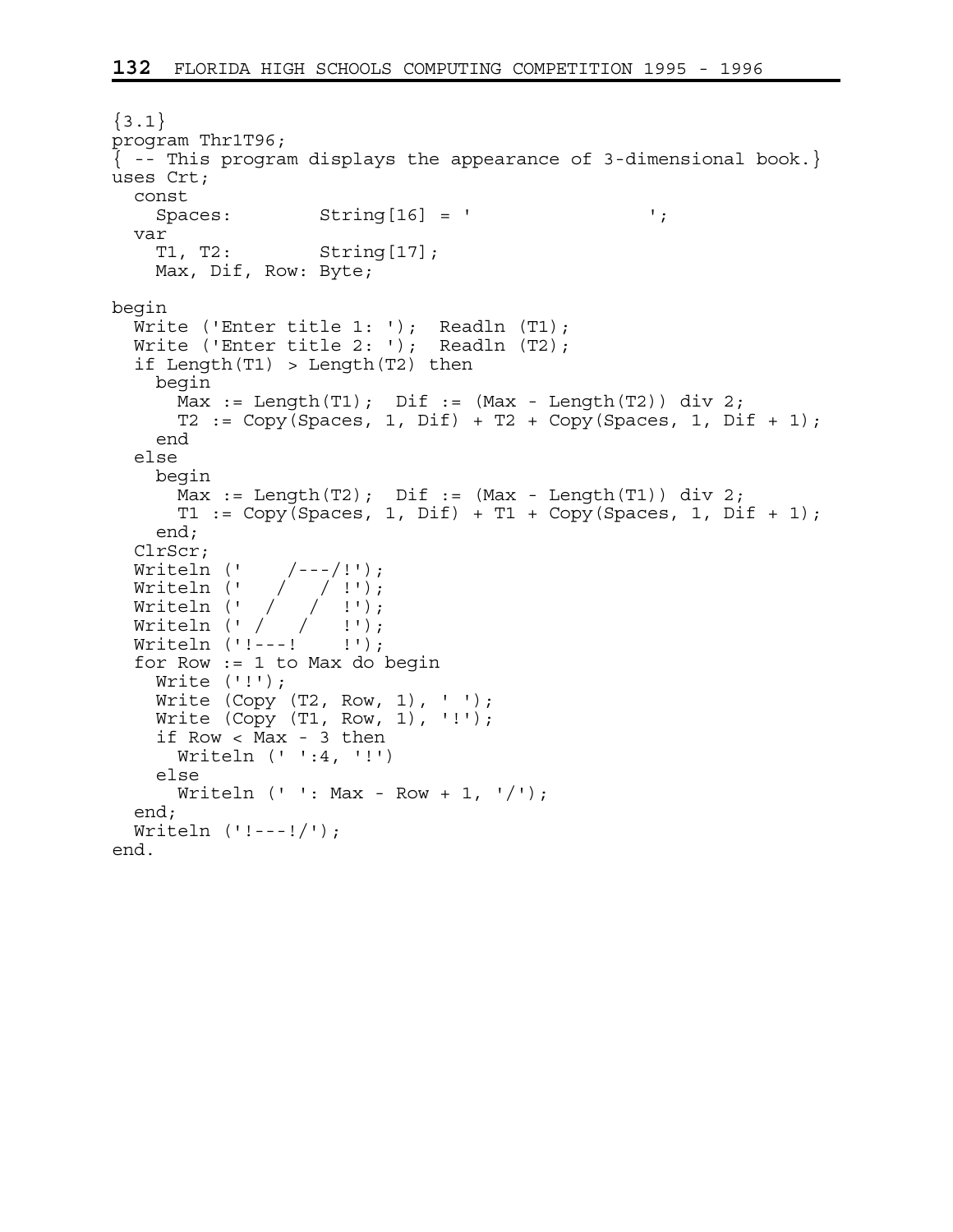```
{3.2}program Thr2T96; 
\{ - - This program produces a prime factors tree. \}uses Crt; 
  var 
    P: Array[1..100] of Integer;
     Num, Left, Right, Row, Pr, Dividend, L, R: Integer; 
begin 
  Write ('Enter number: '); Readln (NUM);
  ClrScr; Row := 1; Writeln (' ' : 5, Num);\{- Position of / and \, determine length of Num }
  Left := 5; Right := Left + Trunc(Ln(Num) / Ln(10)) + 2;
   repeat 
     { -- Find smallest prime that divides number } 
    if Num mod 2 = 0 then
      Pr := 2 else begin 
      Pr := 1; repeat 
        Inc(Pr, 2);
      until (Num mod Pr = 0);
     end; 
     Dividend := Num div Pr; 
     if Dividend > 1 then begin 
       Inc(Row); 
      GotoXY (Left, Row); Write ('');
       GotoXY (Right, Row); Writeln ('\'); 
      L := Trunc(Ln(Pr) / Ln(10));R := Trunc(Ln(Dividend) / Ln(10)); Inc(Row); 
      GotoXY (Left - L - 1, Row); Write (Pr);
       GotoXY (Right + 1, Row); Writeln (Dividend); 
      Left := Right; Right := Right + R + 2;
     end; 
     Num := Dividend; 
  until Num = 1;end.
```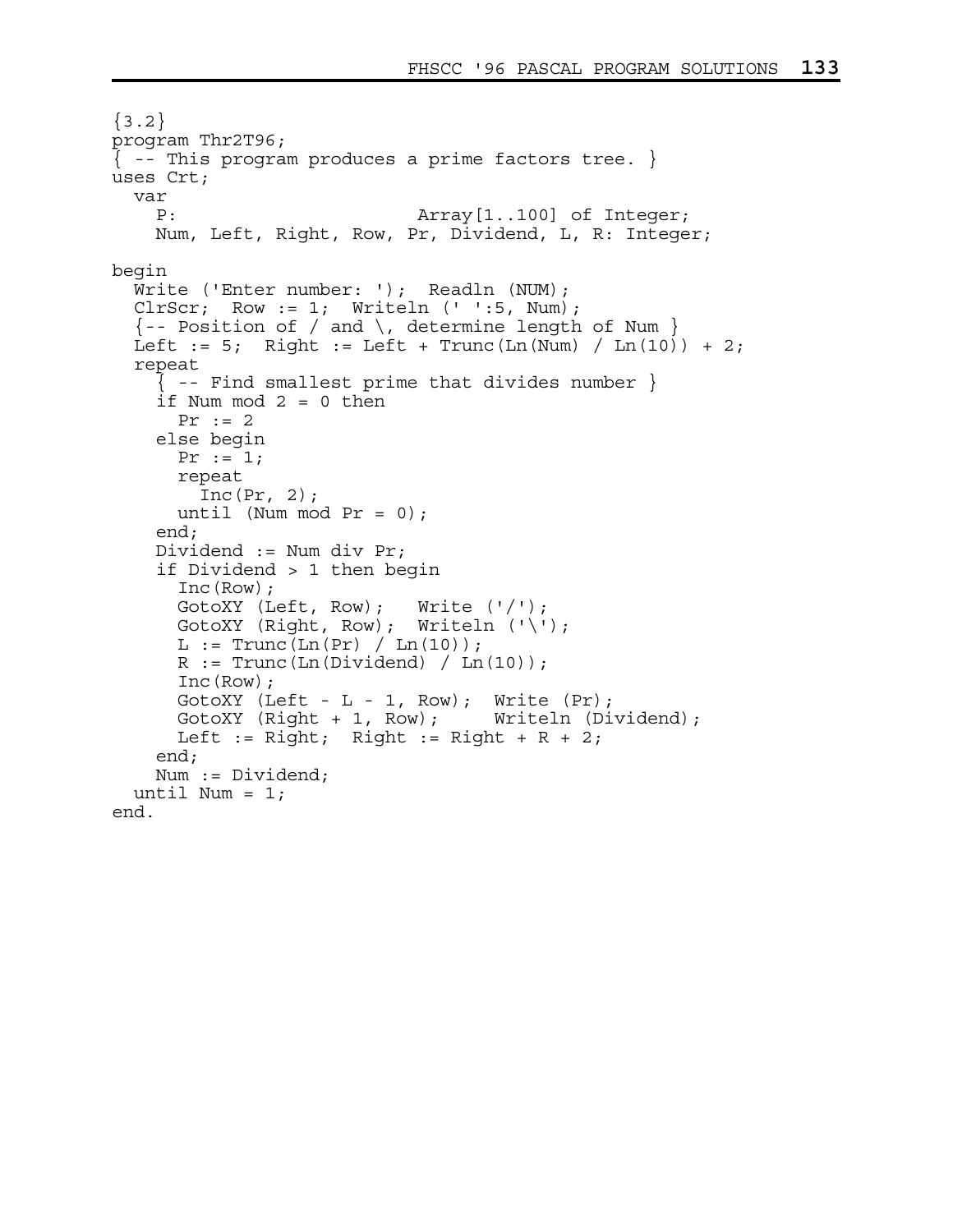```
\{3.3\}program Thr3T96; 
{ -- This program simulates a "base four" calculator. } 
   var 
    Num: Array[1..10] of String[6];
    Sym: Array [1..10] of Char;
     Ch: Char; 
   N: String[6];
    E: String [40];
     I, J, K, L, Dig, X: Byte; 
     B10, Total, Pow: LongInt; 
begin 
  Write ('Enter base 4 expression: '); Readln (E);
  E := E + '+; Sym[1] := '+;
  for I := 1 to Length(E) do begin
   Ch := E[I];
    if (Ch = '+') or (Ch = '-'') then
      begin 
        Inc(J); Num[J] := N; Sym[J+1] := Ch; N := ''; end 
     else 
     N := N + Ch; end; 
  \{ -- Convert base 4 numbers to base 10 and perform arithmetic \}for I := 1 to J do begin
    L := Length(Num[I]); B10 := 0;
    for J := 1 to L do begin
     \text{Diq} := \text{Ord}(\text{Num}[\text{I}, \text{J}]) - \text{Ord}('0');
     Pow := 1;for K := 1 to (L - J) do Pow := Pow * 4;
     B10 := B10 + Dig * Pow;
     end; 
    if (Sym[I] = '-') then B10 := (-B10);
     Inc(Total, B10); 
   end; 
  \{ -- Convert base 10 number to base 4 \} if Total < 0 then begin 
    Write ('-'); Total := (-Total);
   end; 
  J := Trunc(Ln(Total) / Ln(4) + 0.001); for I := J downto 0 do begin 
    Pow := 1;for K := 1 to I do Pow := Pow * 4;
   X := Total div Pow;Write (X);
    Total := Total - X * Pow; end; 
   Writeln; 
end.
```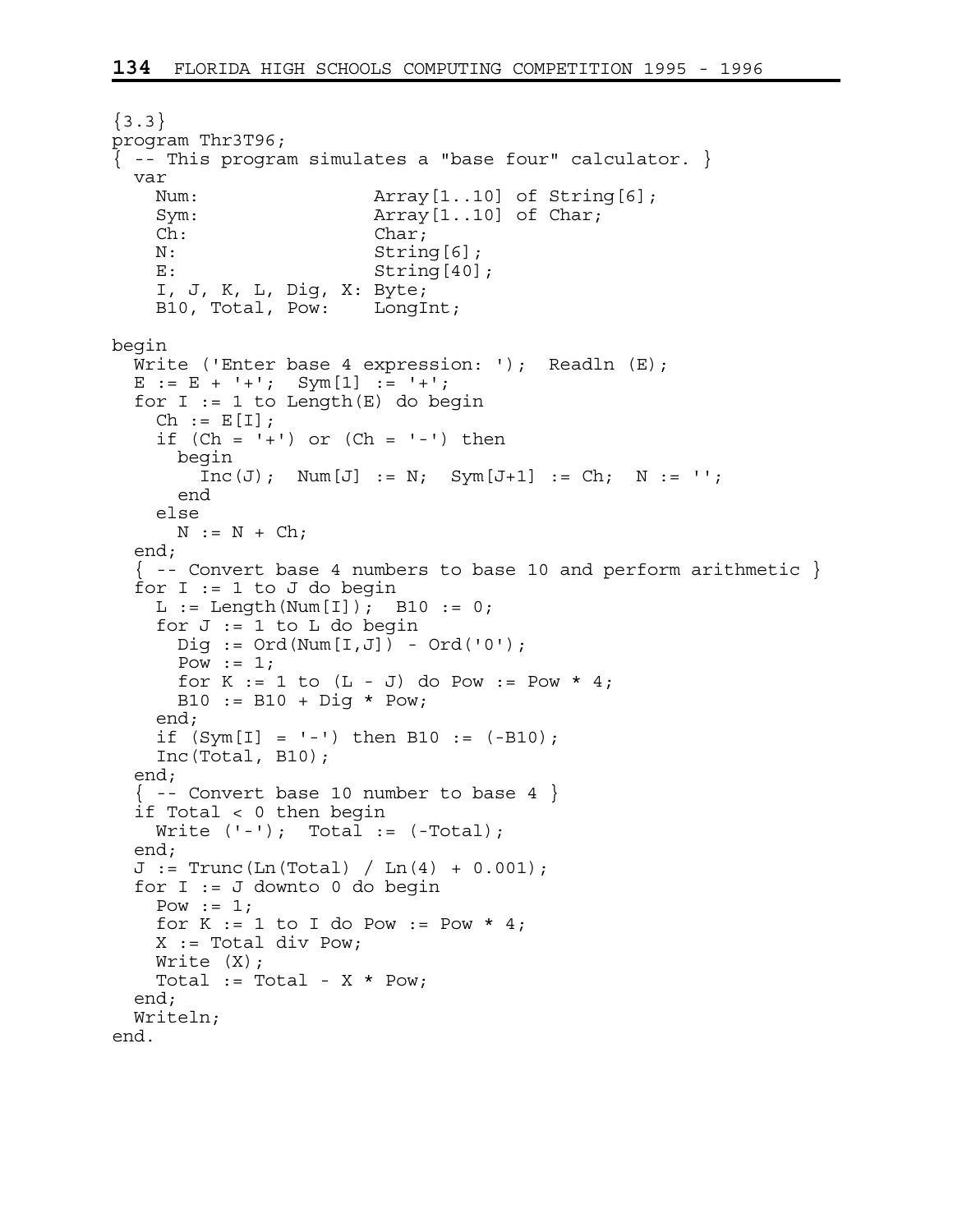```
\{3.4\}program Thr4T96; 
\{ -- This program calculates contractor's pay=time * rate. \} var 
     Rate, Time: Real; 
     St, Fi: String[7]; 
     FiHour, StHour, StMin, FiMin, Code: Integer; 
begin 
  Write ('Enter pay/hour: '); Readln (Rate);
  Write ('Enter start time: '); Readln (St);
  Write ('Enter finish time: '); Readln (Fi);
   Val(Copy(St,1,2), StHour, Code); 
   Val(Copy(Fi,1,2), FiHour, Code); 
  Val(Copy(St, 4, 2), StMin, Code);
   Val(Copy(Fi,4,2), FiMin, Code); 
  \{ -- Adjust for 12AM and times from 1PM - 11PM \} if StHour = 12 then 
   if Copy(St, 6, 2) = 'AM' then Dec(StHour, 12) else
   else 
    if Copy(St, 6, 2) = 'PM' then Inc(StHour, 12);
   if FiHour = 12 then 
    if Copy(Fi, 6, 2) = 'AM' then Dec(Fihour, 12) else
   else 
    if Copy(Fi, 6, 2) = 'PM' then Inc(Fihour, 12);
  \{-- Adjust for a late starting time and early morning finish.}
   if StHour > FiHour then Inc(FiHour, 24); 
   {-- Compute difference in time (finish - start) } 
  Time := (FilHour - StHour) + (FiMin - StMin) / 60; {-- If more than half of time is outside normal hours (7AM-5PM) 
    -- then add a shift differential of 10% to rate. } 
  if ((7 - \text{StHour}) + (0 - \text{StMin}) / 60) >= (\text{Time} / 2) then
    \{ - - More than half of time is worked before 7AM \}Rate := Rate * 1.1;
   if ((FiHour - 17) + (FiMin) / 60) >= (Time / 2) then 
    \{ -- More than half of time is worked after 5PM \}Rate := Rate * 1.1;
  Writeln ('$', Time * Rate: 6:2);
end.
```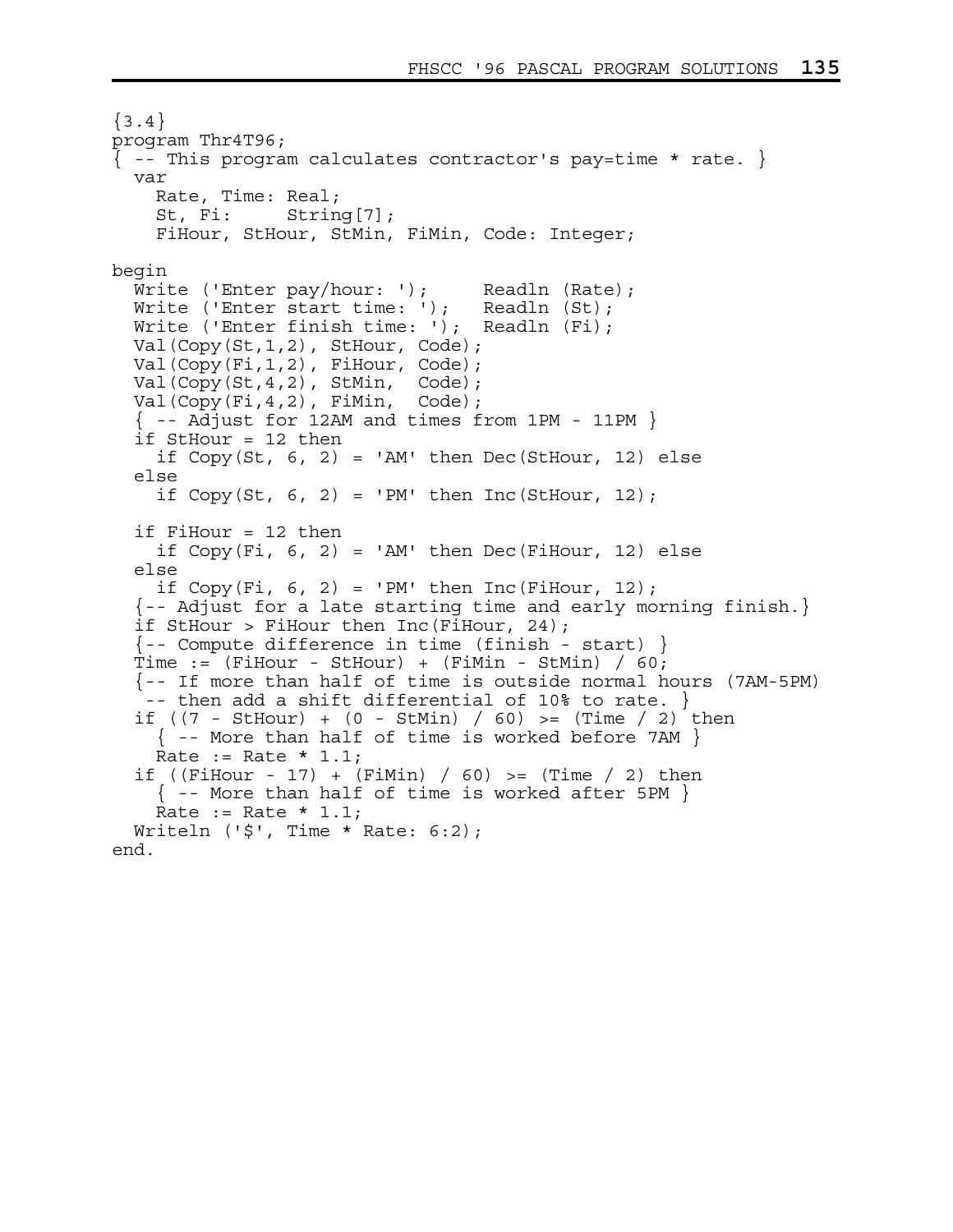```
\{3.5\}program Thr5T96; 
\{ -- This program displays the button that leads to the others. \} var 
     I, J, K, L, R, C, Press: Byte; 
     N: Array[1..4, 1..4] of Byte; 
     D: Array[1..4, 1..4] of Char; 
     A: Array[1..4, 1..4] of Boolean; 
    Row: String[12];
     Code: Integer; 
     Good: Boolean; 
begin 
  for I := 1 to 4 do begin
    Write ('Enter row: '); Readln (Row);
    for J := 1 to 4 do begin
      Val(Row[J*3-2], N[I,J], Code);
      D[I,J] := Row[J*3-1]; end; 
   end; 
  for I := 1 to 4 do
    for J := 1 to 4 do begin
      for K := 1 to 4 do
        for L := 1 to 4 do A[K, L] := False;R := I; C := J; A[R, C] := True;
      Press := 1; Good := True;
       repeat 
         Case D[R,C] of 
          'D': \text{Inc}(R, N[R, C]);
           'U': Dec(R, N[R,C]); 
            'L': Dec(C, N[R,C]); 
           'R': Inc(C, N[R,C]); 
         end; 
         if A[R, C] then 
           Good := False 
         else begin 
          A[R, C] := True; Inc(Press);
         end; 
       until (not Good) or (Press = 16); 
       if Press = 16 then begin 
        Writeln ('FIRST BUTTON = ', N[I,J], D[I,J]);
        Writeln ('AT ROW = ', I, ', COL = ', J);
         Exit 
       end; 
    end; \{ - - for J \}end.
```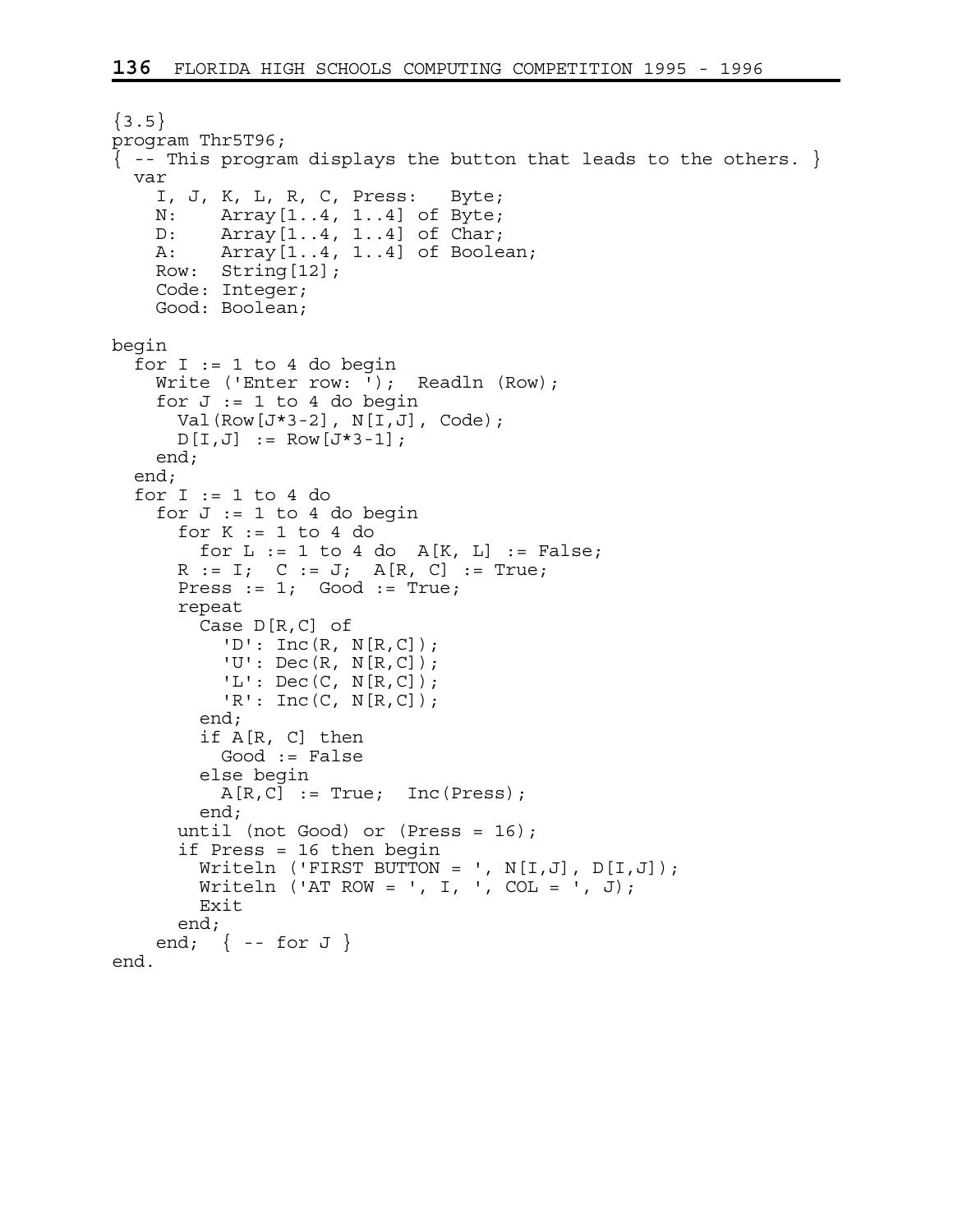```
\{3.6\}program Thr6T96; 
\{ -- This program will generate odd size magic squares. \} var 
     N, First, Incr, X, Y, I, J, MagicNum: Integer; 
     A: Array[1..13, 1..13] of Integer; 
begin 
  Write ('Enter order, first number, increment: ');
   Readln (N, First, Incr); 
  X := 1; Y := (N + 1) div 2; A[X, Y] := First;for I := 2 to N * N do begin
    Dec(X); Inc(Y);
    if X = 0 then X := N;
    if Y > N then Y := 1;
    if A[X,Y] = 0 then
      A[X, Y] := First + Incr * (I - 1)
     else begin 
      Inc(X, 2); Dec(Y);if X > N then Dec(X, N);
      if Y = 0 then Y := N;
      A[X, Y] := First + Incr * (I - 1);
     end; 
   end; 
   { -- Display Magic Number and Square } 
  MagicNum := 0;for I := 1 to N do Inc(MagicNum, A[I,1]);
   Writeln ('MAGIC NUMBER = ', MagicNum); 
  for I := 1 to N do begin
    for J := 1 to N do
      Write (A[I,J]: 4);
     Writeln; 
   end; 
end.
```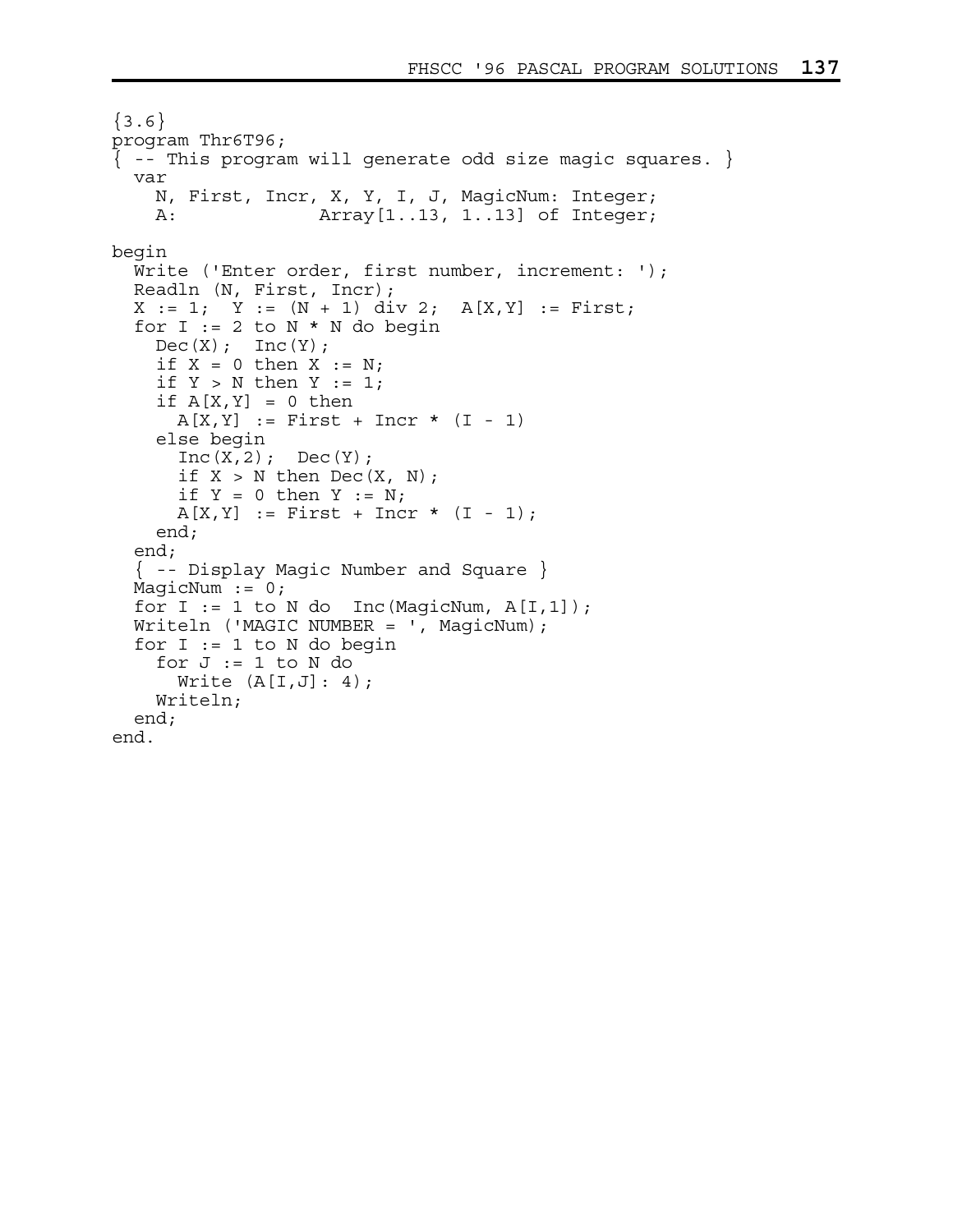```
\{3.7\}program Thr7T96; 
\{- - This program will generate 6x6 magic squares. \} const 
    R: Array[1..4] of Byte = (0, 1, 0, 1);
    C: Array[1..4] of Byte = (0, 1, 1, 0);
   var 
     N, First, Incr, X, Y, I, J: Integer; 
     FirstN, MagicNum, Sq, Temp: Integer; 
     A: Array[1..3, 1..3] of Integer; 
     B: Array[1..6, 1..6] of Integer; 
procedure Generate3x3; 
\{- - Generate a 3x3 magic square in A[1..3,1..3] \}begin 
  for I := 1 to 3 do
    for J := 1 to 3 do A[I, J] := 0;
  N := 3;X := 1; Y := (N + 1) div 2; A[X, Y] := First;for I := 2 to N * N do begin
   Dec(X); Inc(Y);
    if X = 0 then X := N;
    if Y > N then Y := 1;
    if A[X, Y] = 0 then
      A[X, Y] := First + Incr * (I - 1) else begin 
      Inc(X, 2); Dec(Y);if X > N then Dec(X, N);
      if Y = 0 then Y := N;
      A[X, Y] := First + Incr * (I - 1);
     end; 
   end; 
end; 
begin 
   Write ('Enter first number, increment: '); 
   Readln (FirstN, Incr); 
   { -- Four 3x3 squares are made for the 6x6 matrix B[] 
     -- upper-left, bottom-right, upper-right, bottom-left. } 
  for Sq := 0 to 3 do begin
    First := FirstN + Sq * 9 * Incr;
     Generate3x3; 
    for I := 1 to 3 do
      for J := 1 to 3 do
        B[R[Sq+1] * 3 + I, C[Sq+1] * 3 + J] := A[I,J]; end; 
   { -- Transpose three cells } 
Temp := B[1,1]; B[1,1] := B[4,1]; B[4,1] := Temp;Temp := B[2,2]; B[2,2] := B[5,2]; B[5,2] := Temp;Temp := B[3,1]; B[3,1] := B[6,1]; B[6,1] := Temp;
   { -- Display Magic Number and 6x6 matrix } 
  MagicNum := 0;for I := 1 to 6 do Inc (MagicNum, B[I,1]);
   Writeln ('MAGIC NUMBER = ', MagicNum); 
  for I := 1 to 6 do begin
```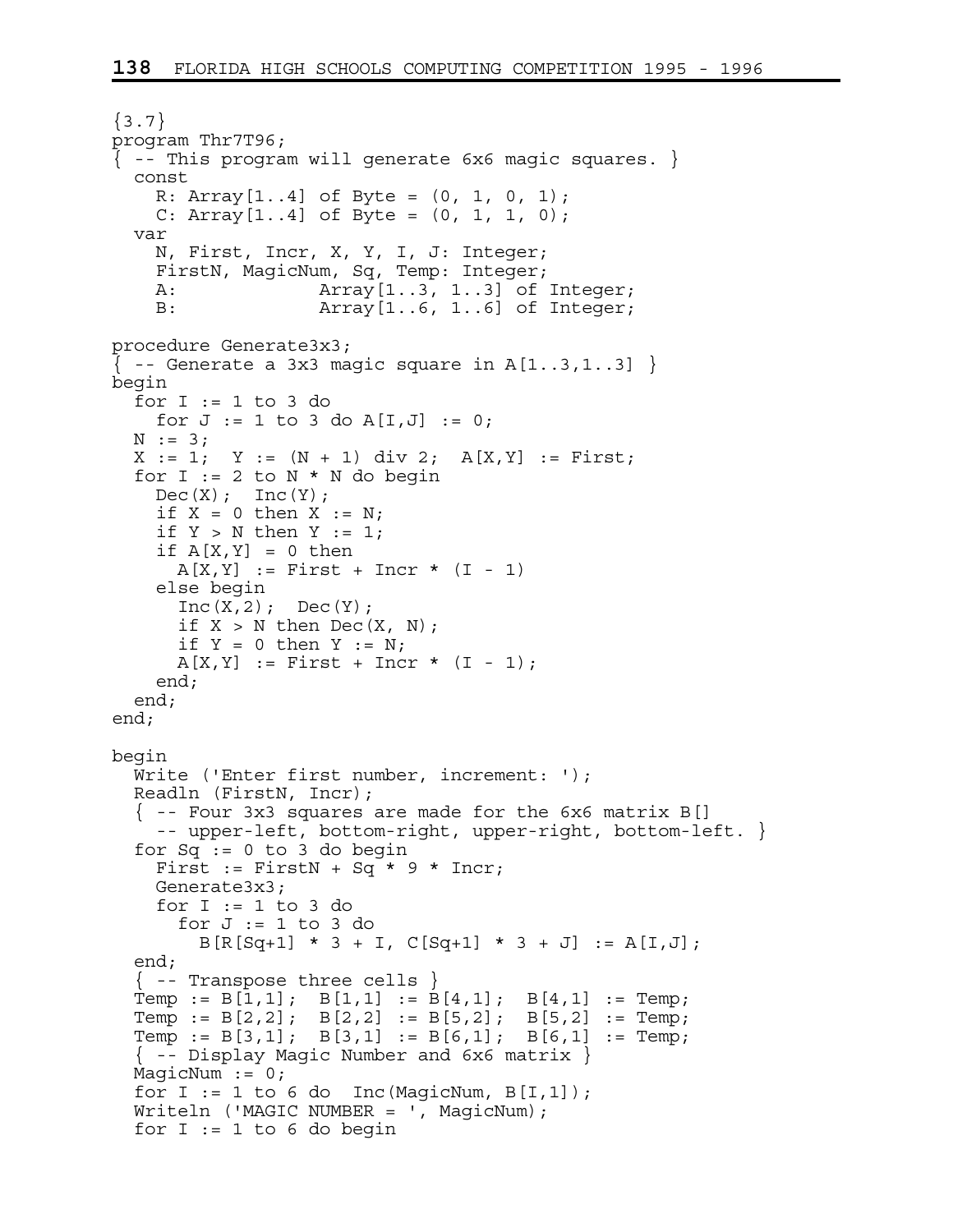```
for J := 1 to 6 do
     Write (B[I,J]: 4);
     Writeln; 
  end; 
end.
```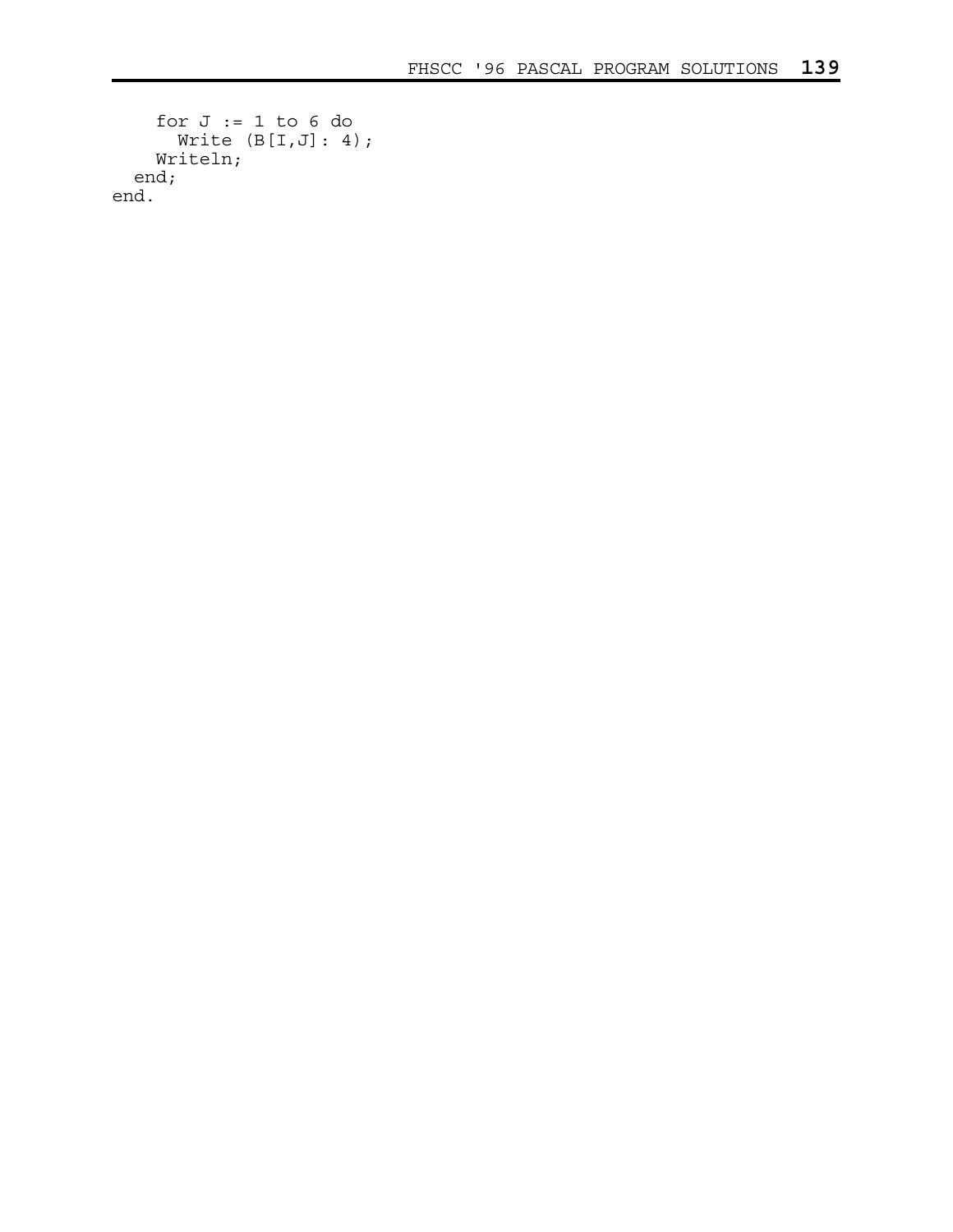```
{3.8}program Thr8T96; 
{ -- This program will display a pie graph. } 
uses Crt; 
   const 
     L: Array [1..3] of Char = ('A', 'D', 'N'); 
     PI: Real = 3.1415926; 
   var 
     A: Array[1..21, 1..21] of Byte; 
     P: Array[1..3] of Byte; 
     I: Real; 
     Ch: Char; 
     J, K, R, X, Y, S, Sum, LSum: Integer; 
begin 
  Write ('Enter 3 percentages: '); Readln (P[1], P[2], P[3]);
   ClrScr; 
  for J := 1 to 21 do
     for K := 1 to 21 do 
      A[J, K] := 0;\{ -- Draw Circle \}I := -PI / 2.0;while I < 3 / 2 * PI do begin
    X := True(Cos(I) * 10); Y := True(Sin(I) * 10);GotoXY (11 + X, 11 + Y); Write ('*);
    A[11 + X, 11 + Y] := 1; I := I + 0.1; end; 
  \{ -- Draw 3 line seqments from center \}Sum := 0;for S := 0 to 2 do begin
    Sum := Sum + P[S];I := -PI / 2 + 2 * PI * Sum / 100.0;for R := 0 to 10 do begin
      X := Trunc(\text{Cos}(I) * R); Y := Trunc(\text{Sin}(I) * R);
      GotoXY (11 + X, 11 + Y); Write ('*);
      A[11 + X, 11 + Y] := 1; end; 
   end; 
   Ch := ReadKey; Sum := 0; 
  \{ -- fill regions with letters \{for S := 1 to 3 do begin
    LSum := Sum; Sum := Sum + P[S]; J := LSum;
     while J < Sum do begin 
      I := -PI / 2 + 2 * PI * J / 100.0;for R := 1 to 9 do begin
        X := \text{Trunc}(Cos(I) * R); Y := \text{Trunc}(Sin(I) * R);if A[11 + X, 11 + Y] = 0 then begin
          GotoXY (11 + X, 11 + Y); Write (L[S]);
         end; 
       end; 
      Inc(J);
     end; 
   end; 
end.
```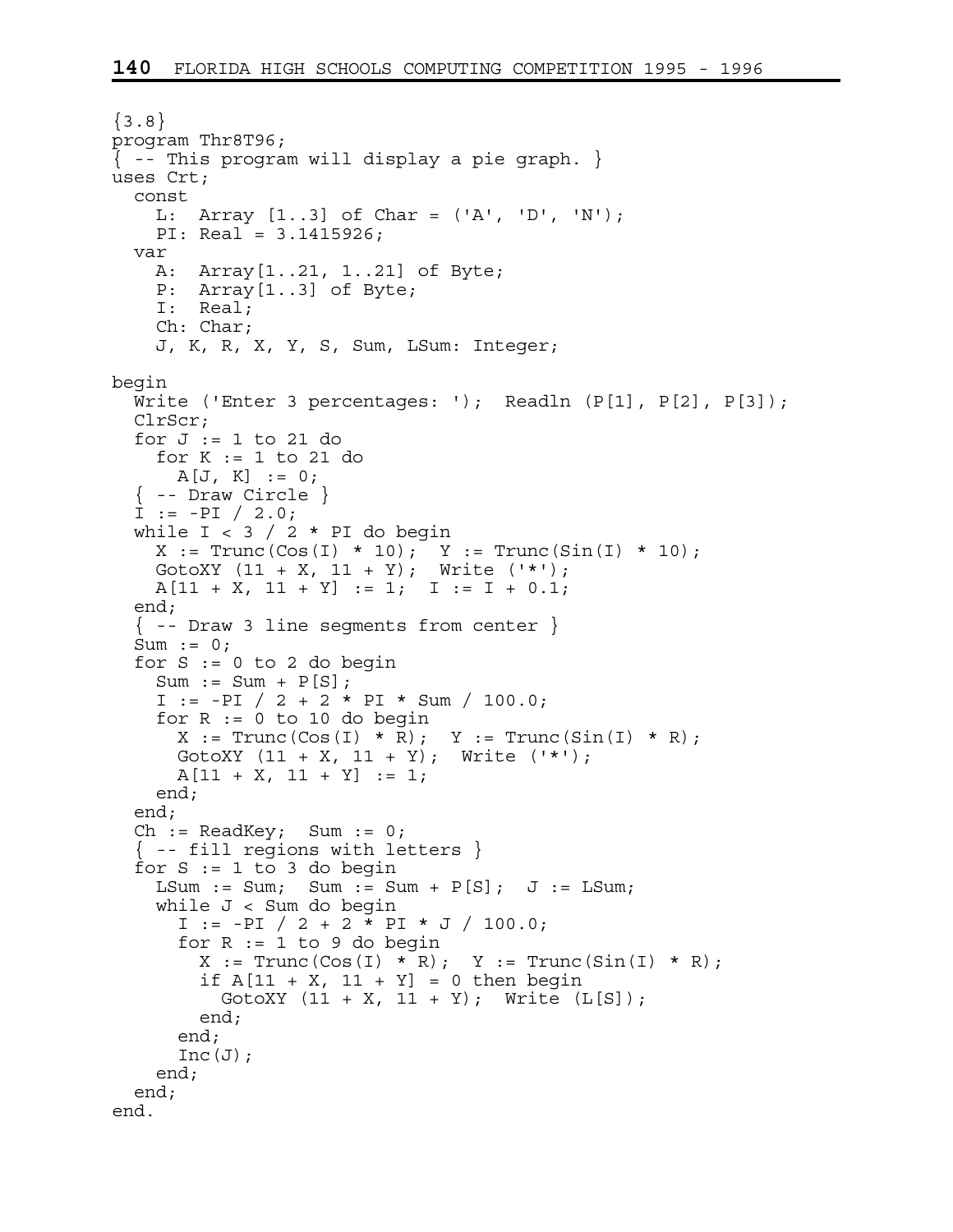```
{3.9}program Thr9T96; 
{ -- This program produces a precedence of jobs to run. } 
   var 
    Num, I, J, K, L, DepLeft, UNum, P, St: Byte; 
    Job: String[3]; 
   Dep: String[6];
    U, U2, Jobs, NewU2: String[24]; 
   A, B: Marray [1..8] of String [3];
   Marked: Array[1..8] of Boolean;
    NoJob, ValidJob: Boolean; 
begin 
 Write ('Enter number of dependencies: '); Readln (Num);
 U := '':for I := 1 to Num do begin
   Write ('Enter dependency: '); Readln (Dep);
   Dep := Dep + ' ';
   A[I] := Copy(Dep, 1, 3);B[I] := Copy(Dep, 4, 3);\{- - Store unique jobs in string \}if Pos(A[I], U) = 0 then U := U + A[I];if Pos(B[I], U) = 0 then U := U + B[I]; end; 
 \{-\} -- Since there is a unique order for all the jobs,
    -- every job will have its successor somewhere in B[]. 
    -- 1) search all B[] for the only job missing. 
    -- 2) exclude all dependencies with this job in it. 
    -- 3) search all B[] for the next only job missing. 
    -- 4) repeat steps 2 and 3 until the final dependency is left.} 
  L := Length(U); UNum := L div 3; U2 := U;
  DepLeft := Num; Jobs := '';
   while DepLeft > 1 do begin 
   for I := 1 to Num do Marked[I] := False;for I := 1 to Num do begin
      P := Pos(B[I], U2);if P > 0 then Marked[ (P+2) div 3 ] := True;
    end; 
   NoJob := True; I := 0; while NoJob and (I < UNum) do begin 
      Inc(I); St := I * 3 - 2;
      Job := Copy(U2, St, 3);ValidJob := (Pos(Job, Jobs) = 0) and (Job \leq ' ' );
       if ValidJob and not Marked[I] then begin 
        Jobs := Jobs + Job;for K := 1 to Num do
          if A[K] = Job then begin
           A[K] := ' *'; B[K] := ' *'; Dec(DepLeft); 
           end; 
       NewU2 := Copy(U2, 1, St-1) + ' ';
       U2 := NewU2 + Copy(U2, St + 3, L - St - 2); NoJob := False; 
       end;
```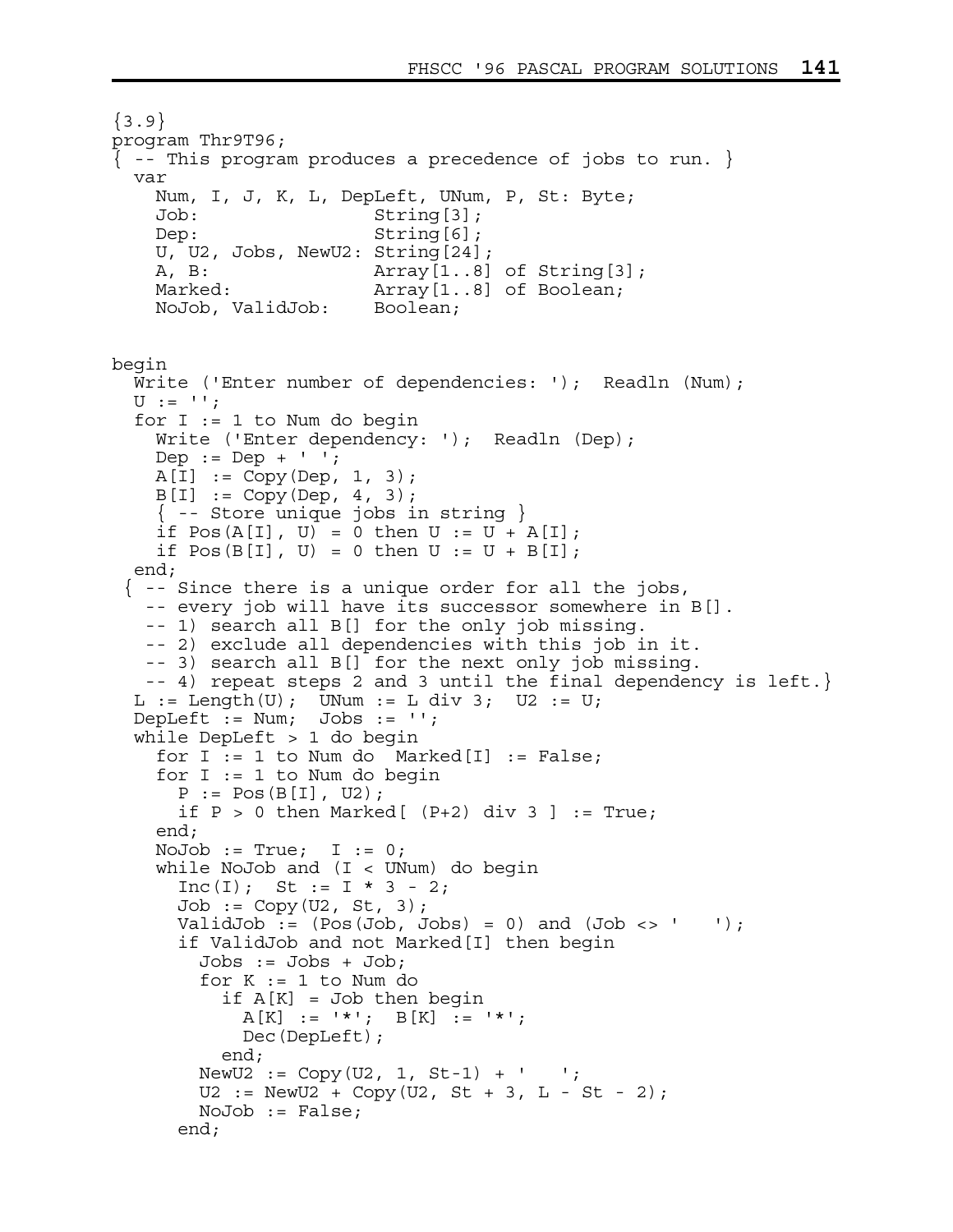```
 end; { -- while } 
 end; { -- while } 
  { -- Last dependency is concatenated } 
 for I := 1 to Num do
if A[I] \iff '*' then Jobs := Jobs + A[I] + B[I];
 Writeln ('JOBS MUST BE RUN IN THIS ORDER: ', Jobs); 
end.
```